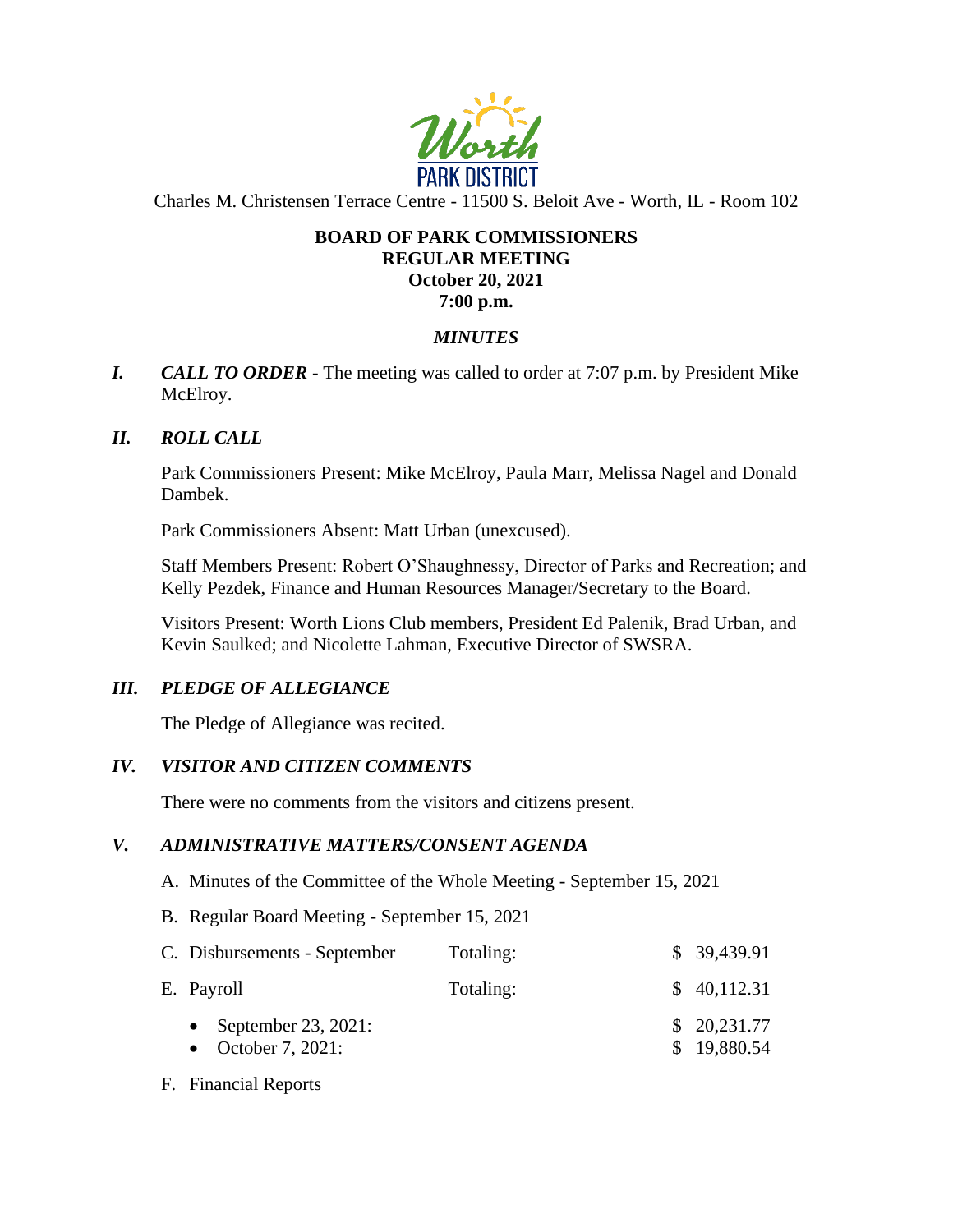**It was moved by Donald Dambek, seconded by Paula Marr to approve the Administrative Matters/Consent Agenda. Motion was approved 4-0.** 

#### *VI. PRESIDENT'S REPORT*

A. Correspondence

President McElroy thanked the staff for an awesome job at Fall Fest. He also informed the Board that he attended the Village Board Meeting and inquired about the ARPA Funds, as well as asked the Board for their support for our upcoming Haunted Trail event.

President McElroy also referred the Board to the correspondence which included a thank you letter from Nicolette Lahman, Executive Director, thanking the Park District for its support and contribution to the SWSRA golf outing; a letter from the Cook County Elections Department announcing the change in date for the 2022 primary election; and a letter from the Marrs-Meyer American Legion inviting the Board to the annual Veterans Day service on November 7 at the Veterans Memorial Park.

- B. Public Recognition
	- 1. Resolution No. 2021-04 Recognition of the Worth Lions Club

President McElroy read the resolution and presented it to the Worth Lions Club for their financial support and volunteer labor for the improvements made to the Homerding Park pedestrian bridge.

**It was moved by Paula Marr, seconded by Donald Dambek that the Board of Park Commissioners approves Resolution 2021-04 - Recognition of the Worth Lions Club. Motion was approved 4-0.** 

2. Introduction of Nicolette Lahman, Executive Director of SWSRA

President McElroy welcome and introduced Nicolette Lahman, the new Executive Director for SWSRA. Nicolette addressed and thanked the Board for the support of the SWSRA Golf Outing which raised over \$11,000. She also highlighted some of the SWSRA programs ongoing.

#### *VII. COMMITTEE REPORTS/ACTION*

- A. Administration, Finance & Liability
	- 1. Annual Treasurer's Report/Statement of Receipts and Disbursements-FY 2020-21

**It was moved by Melissa Nagel, seconded by Paula Marr that the Board of Park Commissioners approves the Annual Treasurer's Report/Annual Statement of Receipts and Disbursements - FY 2020-21 and directs the report to be filed accordingly with the Clerk of Cook County. Motion was approved 4-0.** 

2. Timeline for Operations Budget- FY 2022-23

**It was moved by Donald Dambek, seconded by Melissa Nagel that the Board**